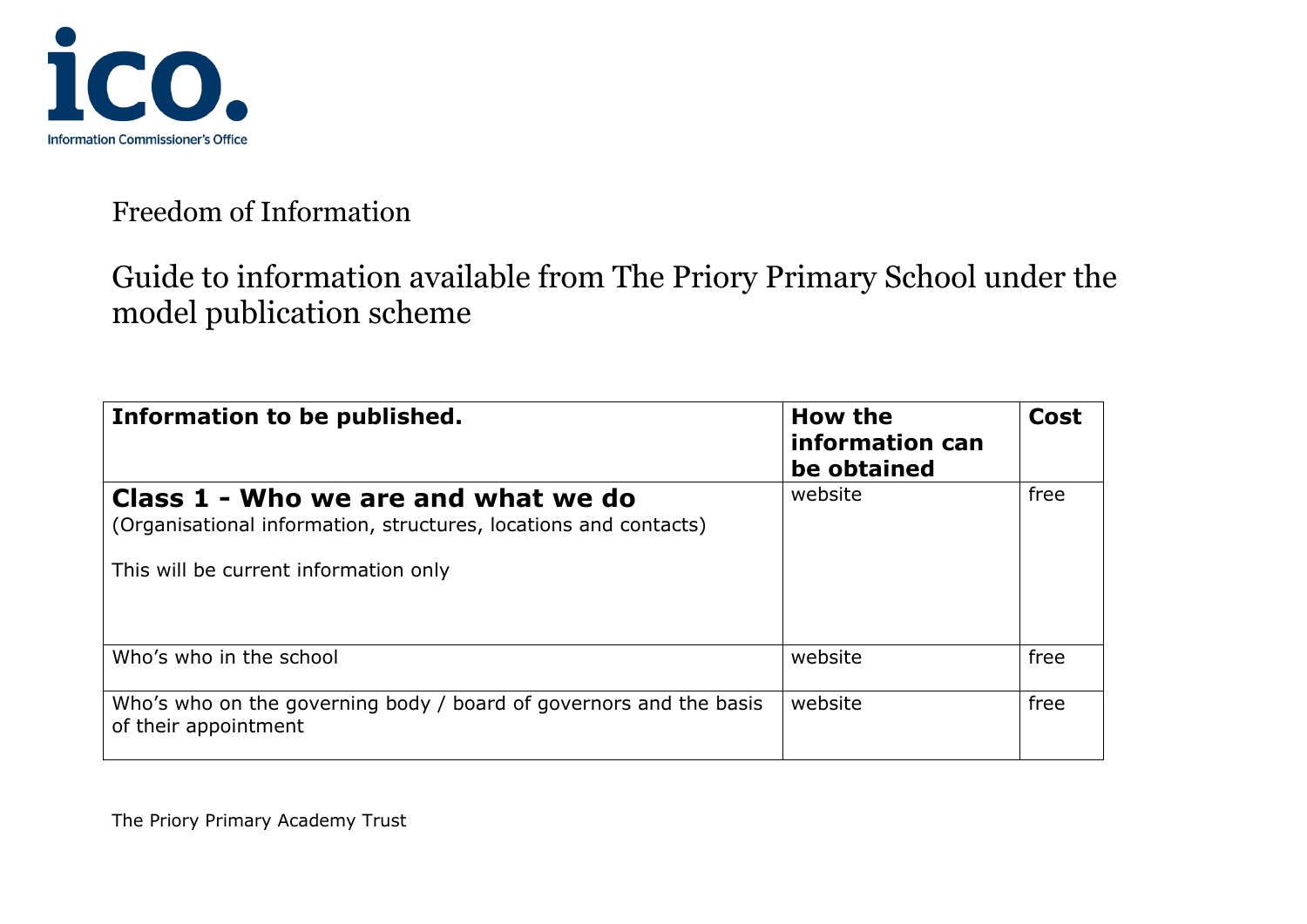

# Guide to information available from The Priory Primary School under the model publication scheme

| Instrument of Government / Articles of Association/Academy Funding<br>Agreement/Academy order | Hard copy | Cost<br>as<br>below |
|-----------------------------------------------------------------------------------------------|-----------|---------------------|
| Contact details for the Head teacher and for the governing body, via<br>the school            | website   | free                |
| School prospectus                                                                             | website   | free                |
| Staffing structure                                                                            | website   | free                |
| School session times and term dates                                                           | website   | free                |
| Address of school and contact details, including email address.                               | website   | free                |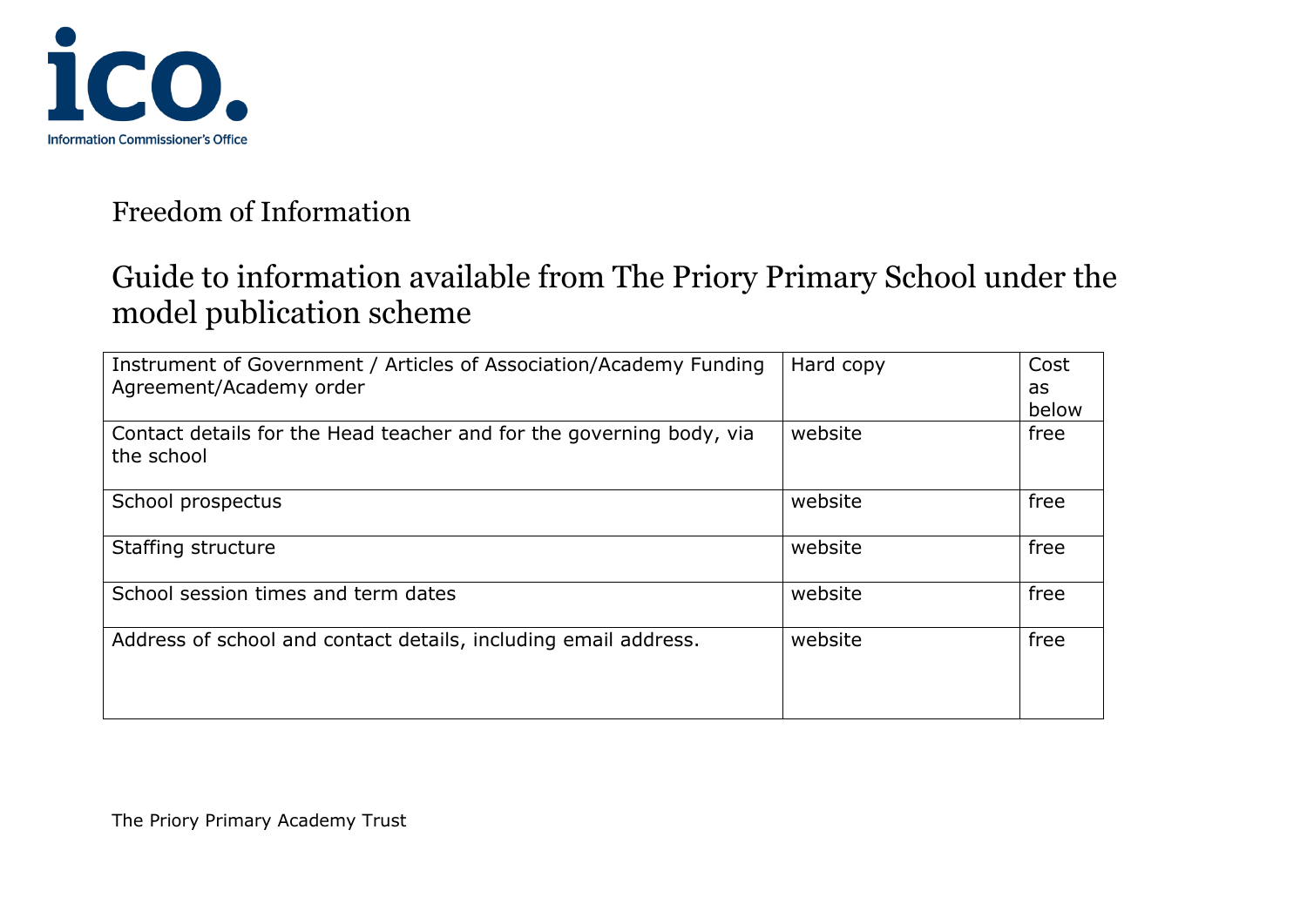

# Guide to information available from The Priory Primary School under the model publication scheme

| What we spend and how we spend it                                                                                                                     |                                                                          |                              |
|-------------------------------------------------------------------------------------------------------------------------------------------------------|--------------------------------------------------------------------------|------------------------------|
| Annual budget plan and financial statements                                                                                                           | Published accounts on<br>website (3 years)<br>Budget plan - hard<br>copy | free                         |
| Capital funding                                                                                                                                       | Shows in financial<br>statements                                         | free                         |
| Financial audit reports                                                                                                                               | Hard copy                                                                | Cost per<br>copy as<br>below |
| Details of expenditure items over £2000 - published at least annually<br>but at a more frequent quarterly or six-monthly interval where<br>practical. | Hard copy                                                                | Cost per<br>copy as<br>below |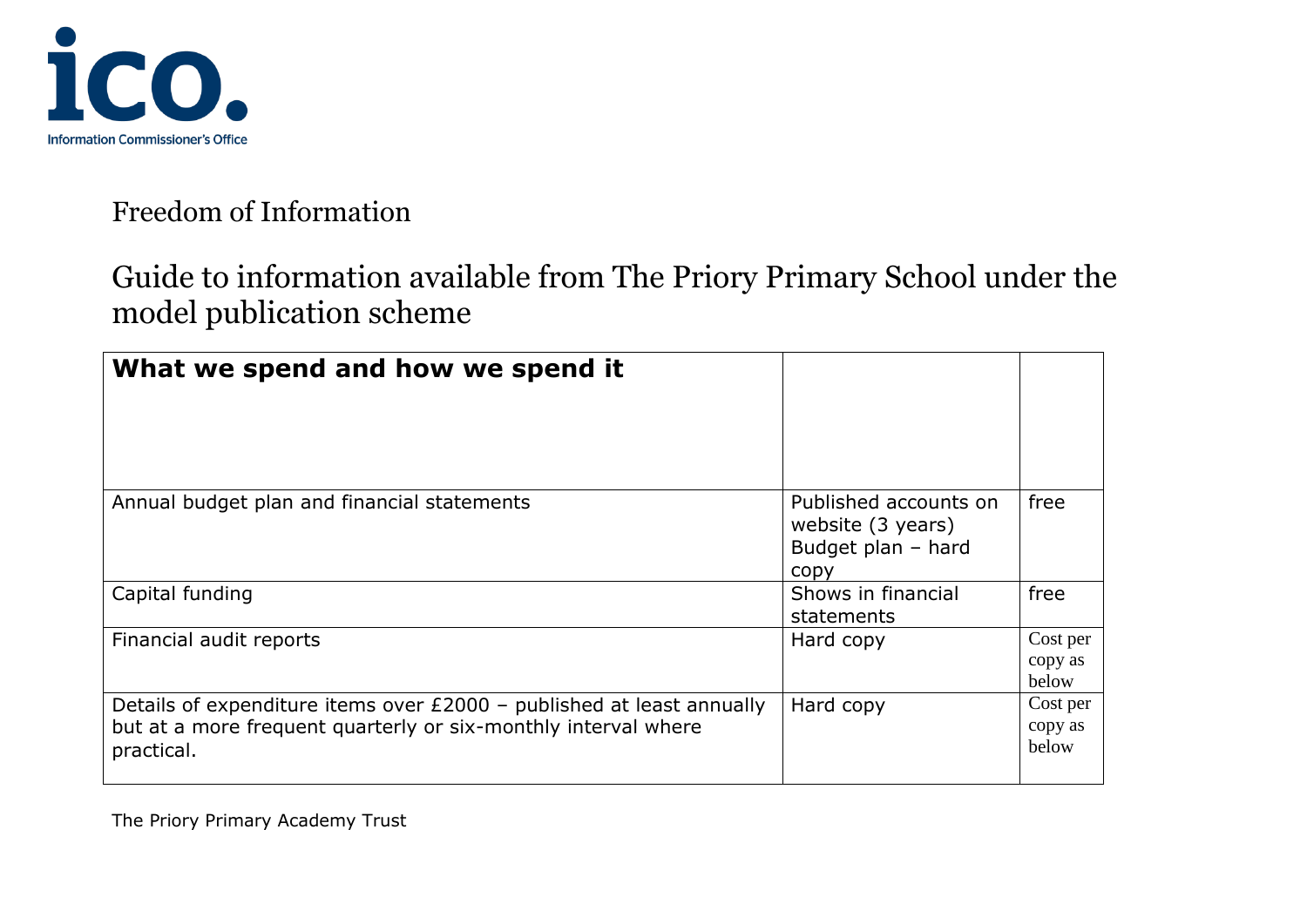

# Guide to information available from The Priory Primary School under the model publication scheme

| Procurement and contracts the school has entered into, or information<br>relating to / a link to information held by an organisation which has<br>done so on its behalf.                                                                                | Hard copy                                | Cost per<br>copy as<br>below |
|---------------------------------------------------------------------------------------------------------------------------------------------------------------------------------------------------------------------------------------------------------|------------------------------------------|------------------------------|
| Pay policy                                                                                                                                                                                                                                              | website                                  | free                         |
| Staff allowances and expenses that can be incurred or claimed, with<br>totals paid to individual senior staff members (Senior Leadership<br>Team or equivalent, whose basic actual salary is at least £60,000 per<br>annum) by reference to categories. | Within financial<br>statements (website) | free                         |
| Staffing, pay and grading structure. As a minimum the pay<br>information should include salaries for senior staff (Senior Leadership<br>Team or equivalent as above) in bands of £10,000; for more junior<br>posts, by salary range.                    | See pay policy -<br>website              | free                         |
| Governors' allowances that can be incurred or claimed, and a record<br>of total payments made to individual governors.                                                                                                                                  | Within financial<br>statements           | free                         |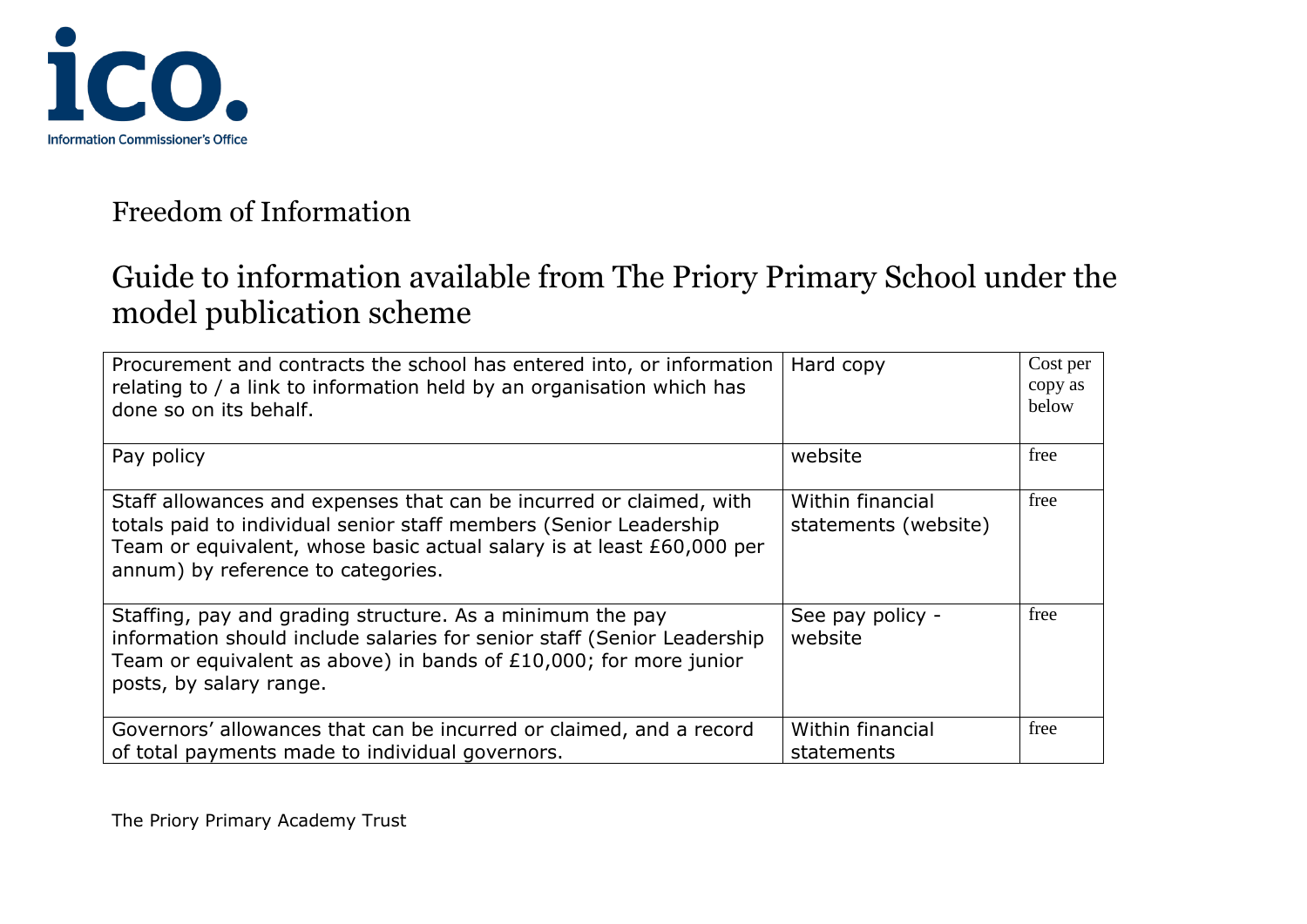

# Guide to information available from The Priory Primary School under the model publication scheme

| What our priorities are and how we are doing                                                          |         |      |
|-------------------------------------------------------------------------------------------------------|---------|------|
|                                                                                                       |         |      |
| Performance data supplied to the Government<br>The latest Ofsted report<br>- Summary<br>- Full report | website | free |
| Performance management policy and procedures adopted by the<br>governing body.                        | website | free |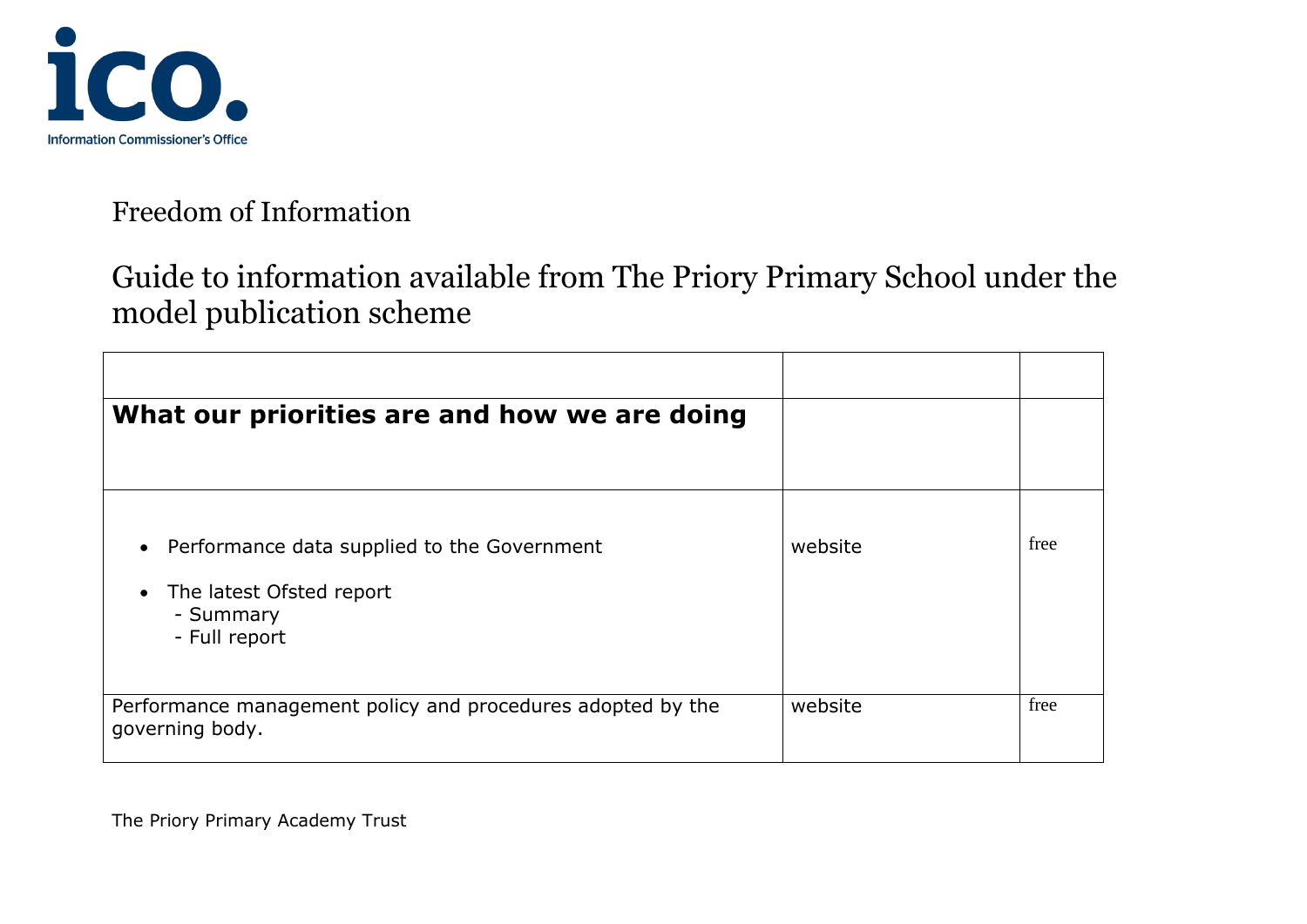

# Guide to information available from The Priory Primary School under the model publication scheme

| Performance data or a direct link to it                                                                                                                                  | website           | free                                     |
|--------------------------------------------------------------------------------------------------------------------------------------------------------------------------|-------------------|------------------------------------------|
| The school's future plans; for example, proposals for and any<br>consultation on the future of the school, such as a change in status                                    | Hard copy         | Cost per<br>copy see<br>below            |
| Safeguarding and child protection                                                                                                                                        | website           | free                                     |
| <b>How we make decisions</b>                                                                                                                                             |                   |                                          |
| Admissions policy/decisions (not individual admission decisions) -<br>where applicable                                                                                   | Website/hard copy | Free or<br>cost per<br>copy see<br>below |
| Agendas and minutes of meetings of the governing body and its<br>committees. (NB this will exclude information that is properly<br>regarded as private to the meetings). | website           | free                                     |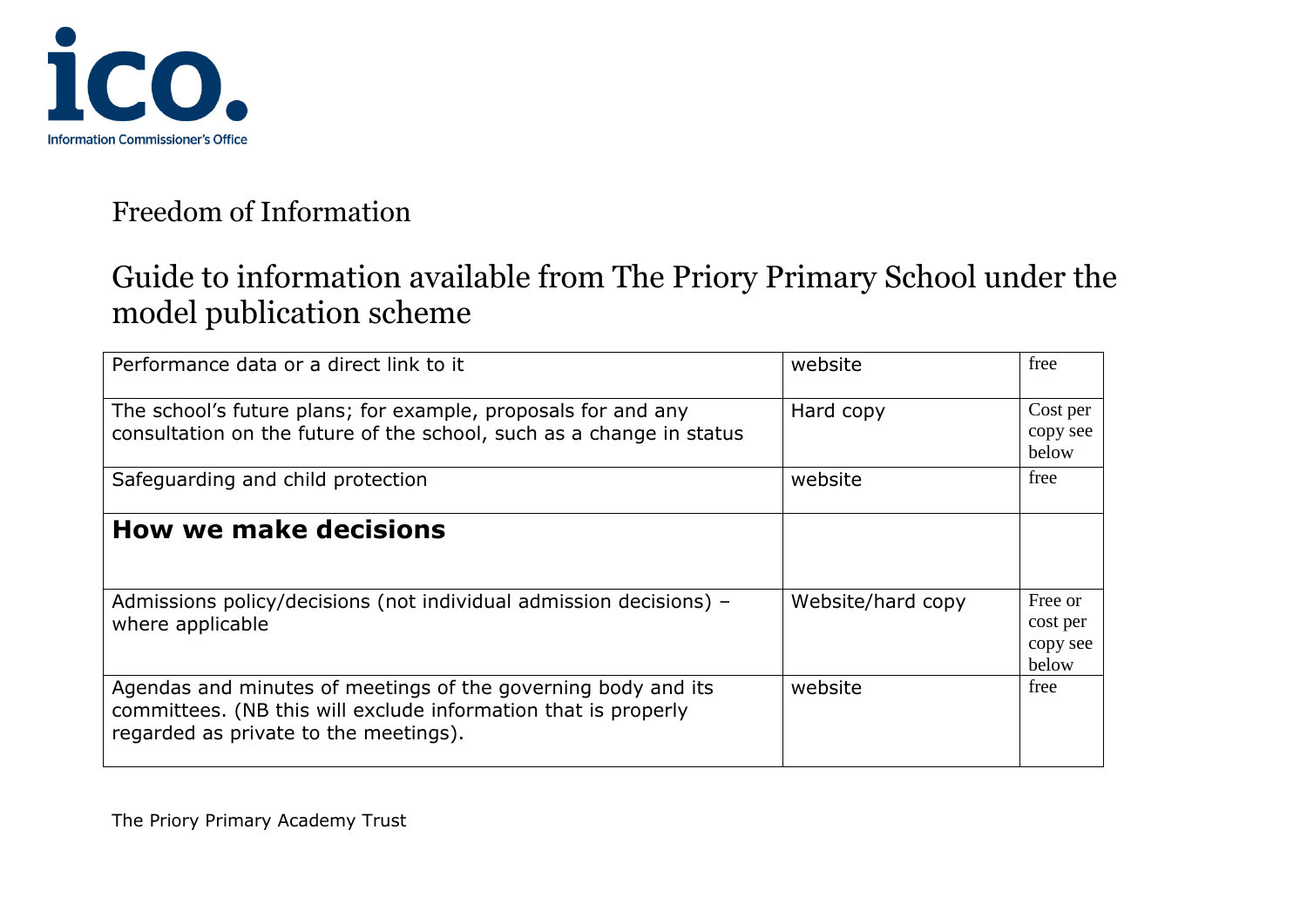

# Guide to information available from The Priory Primary School under the model publication scheme

| <b>Our policies and procedures</b>                                                                                                                                                                            |                   |                                          |
|---------------------------------------------------------------------------------------------------------------------------------------------------------------------------------------------------------------|-------------------|------------------------------------------|
| Statutory school policies and documents as required by the DfE                                                                                                                                                | Website/hard copy | Free or<br>cost per<br>copy see<br>below |
| Records management and personal data policies, including:<br>Information security policies<br>Records retention, destruction and archive policies<br>Data protection (including information sharing policies) | website           | free                                     |
| Charging regimes and policies.                                                                                                                                                                                | website           | free                                     |
| <b>Lists and Registers</b>                                                                                                                                                                                    |                   |                                          |
| Curriculum circulars and statutory instruments                                                                                                                                                                | Hard copy         | Cost<br>per<br>copy                      |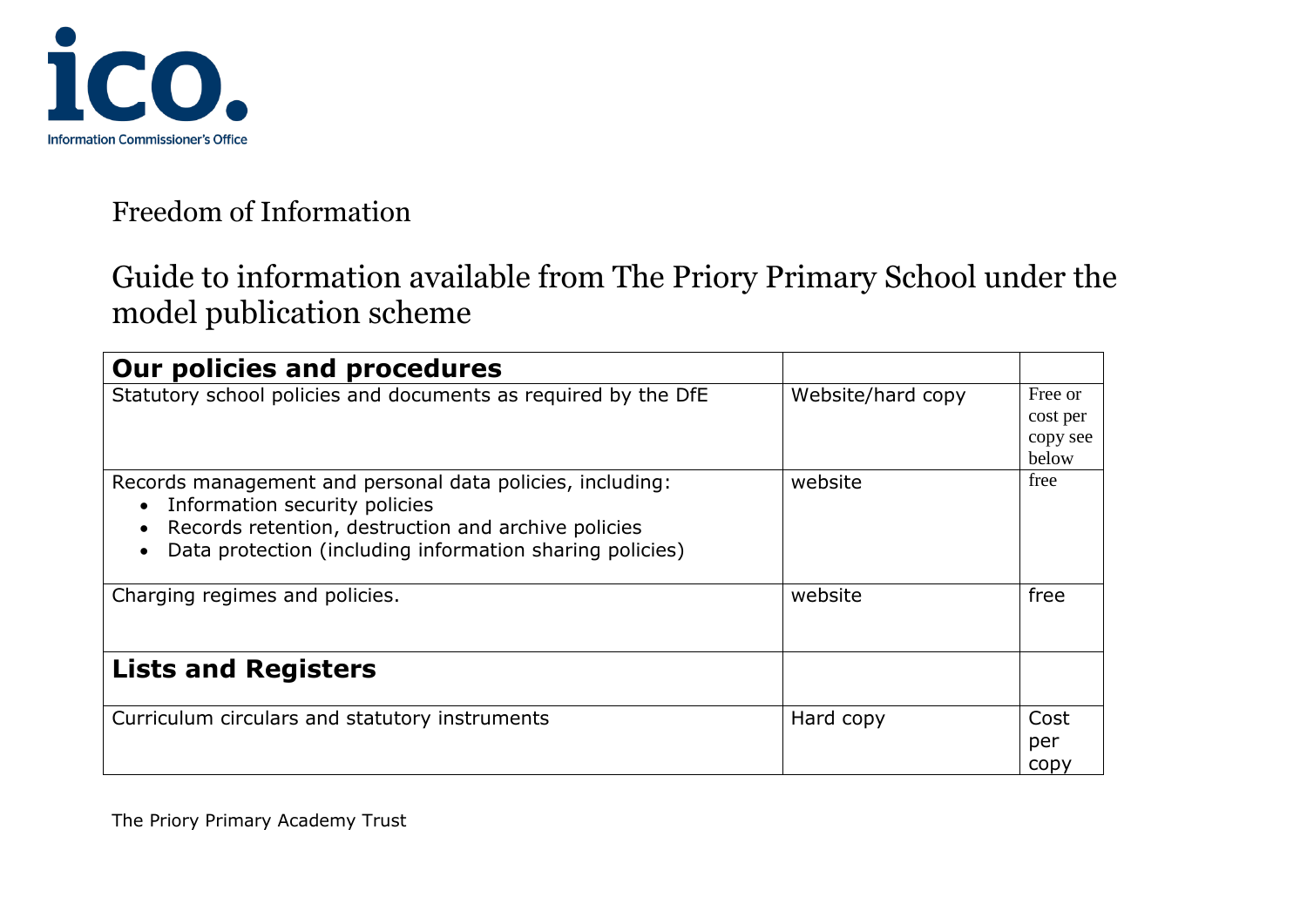

# Guide to information available from The Priory Primary School under the model publication scheme

|                                                                                                     |           | see<br>below                        |
|-----------------------------------------------------------------------------------------------------|-----------|-------------------------------------|
| Disclosure logs                                                                                     | Hard copy | Cost<br>per<br>copy                 |
|                                                                                                     |           | see<br>below                        |
| Asset register                                                                                      | Hard copy | Cost<br>per<br>copy<br>see<br>below |
| Any information the school is currently legally required to hold in<br>publicly available registers | Hard copy | Cost<br>per<br>copy<br>see<br>below |
| The services we offer                                                                               |           |                                     |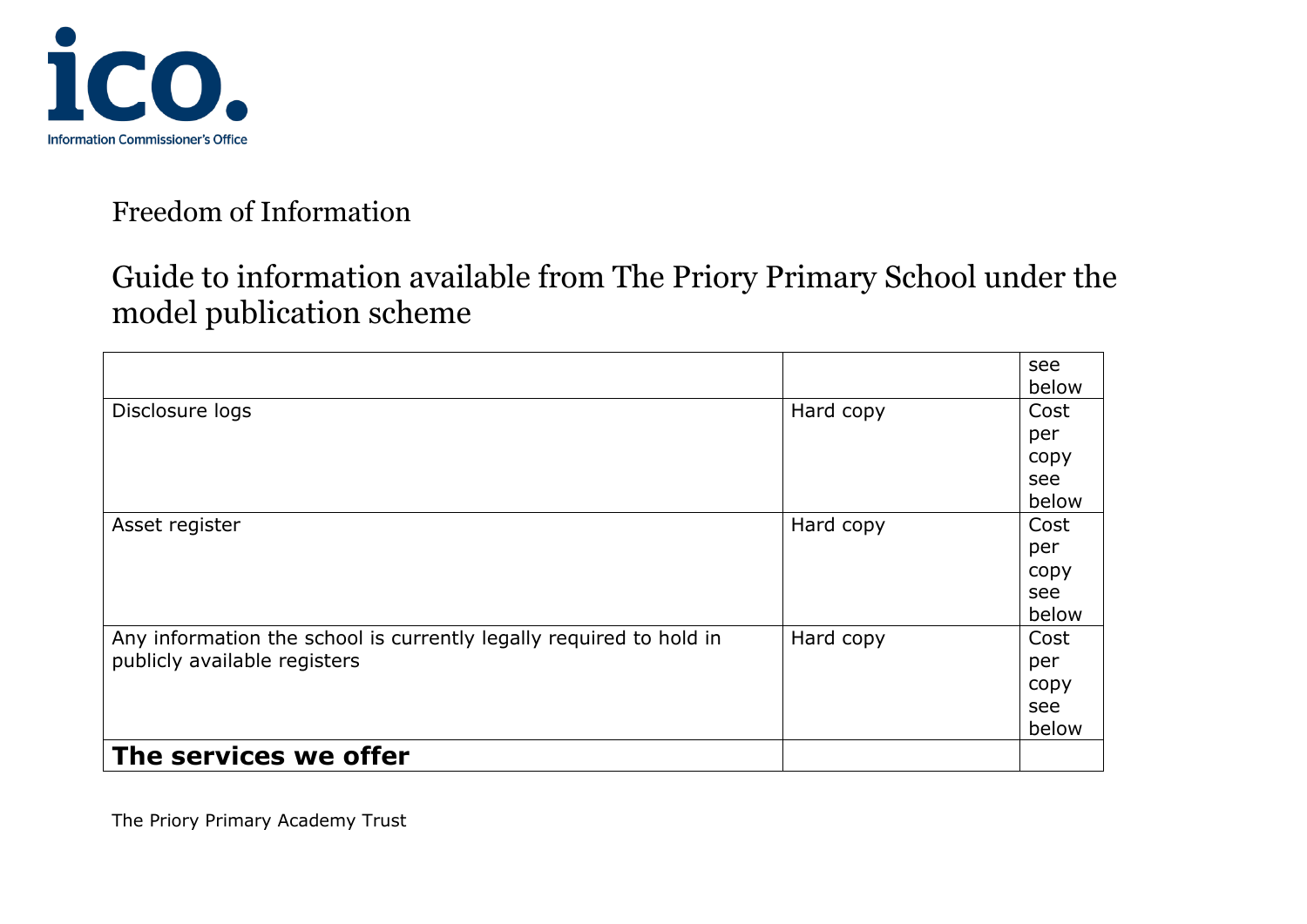

# Guide to information available from The Priory Primary School under the model publication scheme

| Extra-curricular activities                                                             | website | free |
|-----------------------------------------------------------------------------------------|---------|------|
| Out of school clubs                                                                     | website | free |
| Services for which the school is entitled to recover a fee, together<br>with those fees | website | free |
| School publications, leaflets, books and newsletters                                    | website | free |

#### **SCHEDULE OF CHARGES**